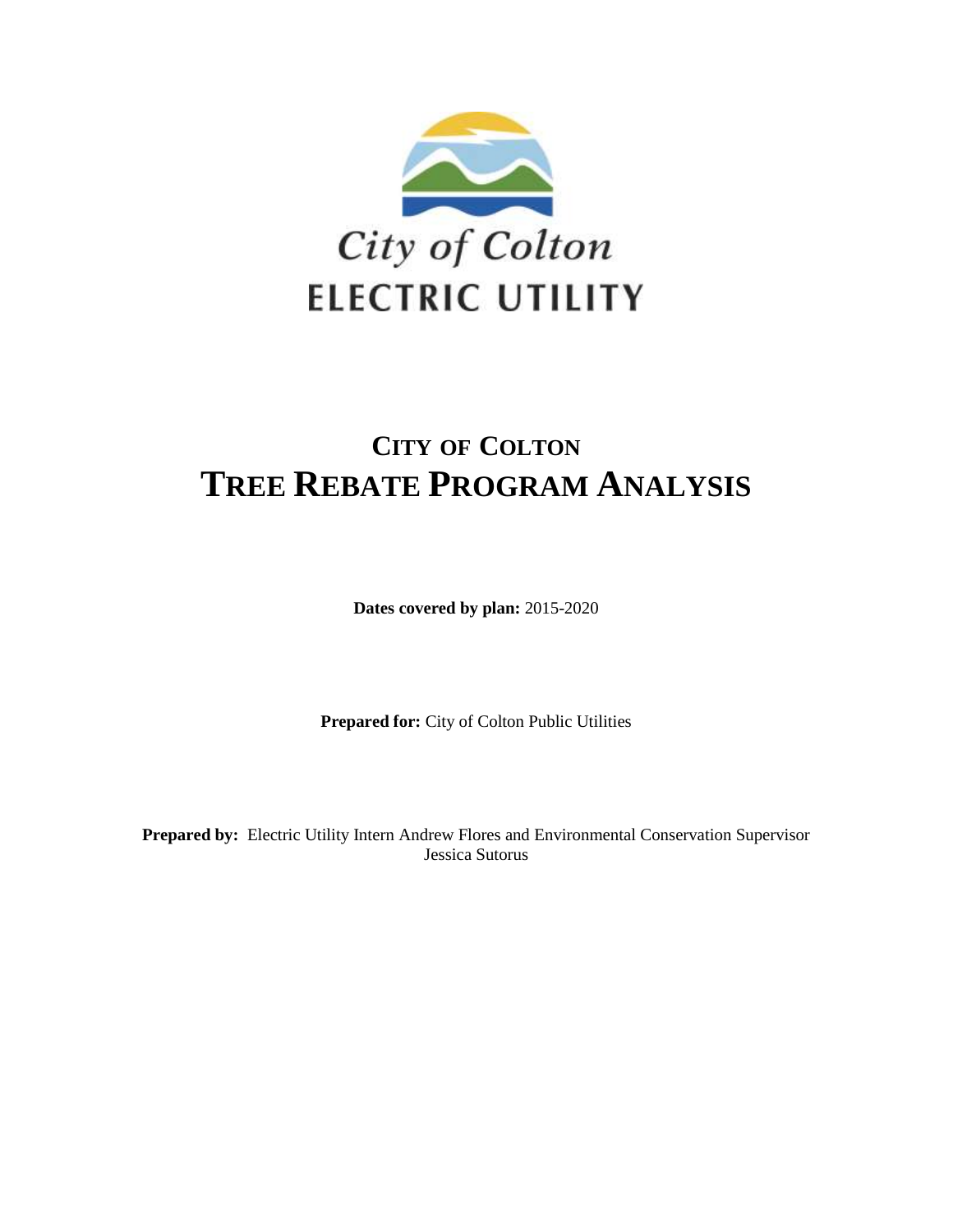## **Table of Contents**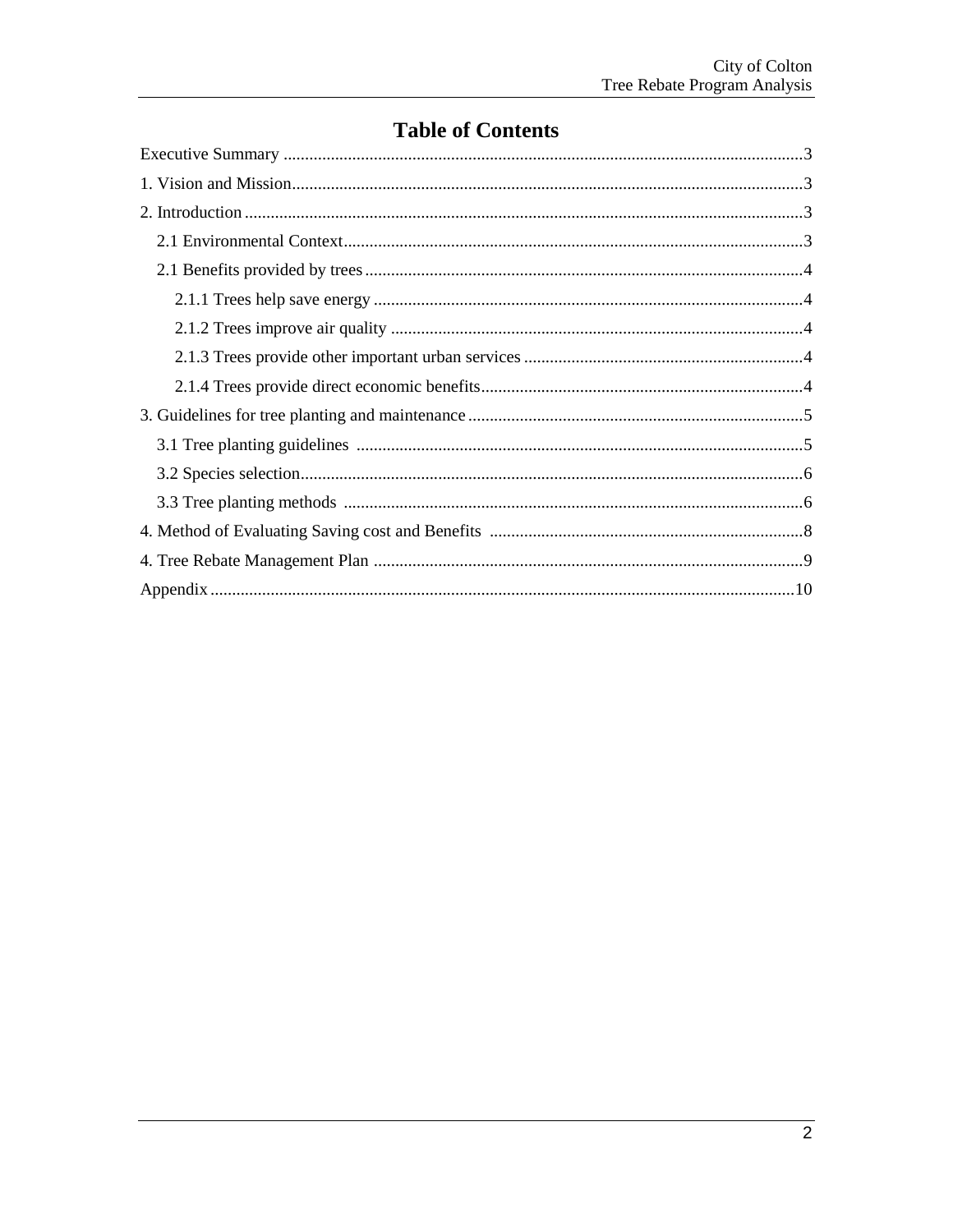## **Executive Summary**

This document provides an overall framework for managing Colton's urban and natural forest resources. Using the inventory data collected and employing standard urban forestry principles, the Colton Electric Utility Department has developed a strategy for reducing residential power consumption. The major portions of this document clarifies general goals and policies as they relate to a community forest management plan and are described below.

- Urban forest environmental impacts
- Urban forest benefits
- Technical guides for urban forest management
- Method of evaluating urban forest benefits
- Tree Rebate management plan

## **Vision**

Colton's urban forest, an equal part of the community's infrastructure, contributes to the general welfare of our community by reducing energy costs, increasing property value, beautifying all neighborhoods, and projecting an image of quality to visitors and prospective businesses.

## **Introduction**

### **Overview**

### **Historical context**

The City of Colton was formally founded in 1875 and incorporated in 1887 but its history goes back to the 1770's when several explorers from Mexico searched routes from Sonar, Mexico to Monterey, bringing the first Europeans to the Colton area. Prior to this time, the area was inhabited by the Gua-chama, Serannos and San Gorgionio Indians.

By 1840 Colton was part of two large privately owned ranchos, the Jurupa and the San Bernardino Ranchos. The southwest section of Colton is referred to as Agua Mansa ("Gentle Waters"); the area settled by New Mexico Pioneers in 1842.

The town of Colton was laid out when the Southern Pacific Railway was constructed through the valley on its way eastward from Los Angeles in 1875. Colton was named for Civil War General David Colton who was also vice President of Southern Pacific Railroad Company.

Colton was incorporated July 111, 1887 when 119 of 176 citizens voted in favor of incorporation. Nicolas P. Earp, father of the "Earp Brothers", was appointed Colton's recorder. The Nicholas Porter Earp family settled in Colton in 1877; Nicholas was elected to the position of Recorder in 1887. The same year, Virgil Earp was elected Colton's first Marshal and lived with his wife Allie in a house at 528 W. H. Street which still stands today. Brother Morgan Earp is buried in Hermosa Cemetery.

On October 16, 1889, Colton voted \$12,000 in bonds for the erection of a City Hall completed in 1890. The first meeting in City Hall was convened September 1, 1890.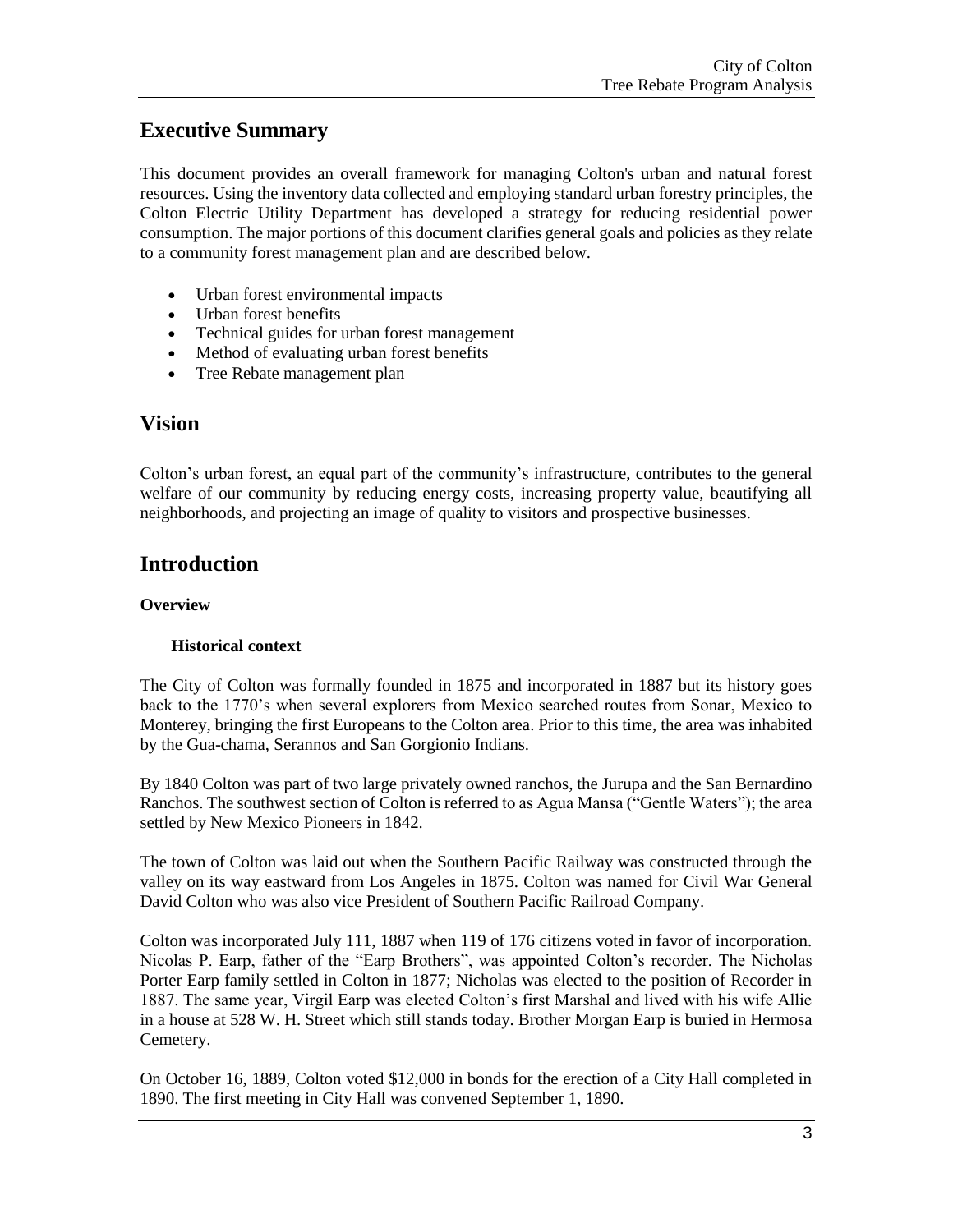Through the next century, citrus groves were bought and sold, the railroads and road systems grew to accommodate the growth, business grew and did the city.

#### **Urban Forest Environmental Impacts**

An urban forest is the complex system of trees and smaller plants, wildlife, associated organisms, soil, water, air and people in and around a city. It surrounds us and impacts the quality of our daily lives. Urban forests provides environmental, psychological, and economic benefits ranging from improved air and water quality to savings from decreased heating and cooling costs to aesthetically pleasing neighborhoods and increased resale values<sup>2</sup>. One large residential tree is estimated to produce \$4,000 of total economic benefits over its first fifty years, and to increase resale values by 6 to 9%<sup>1</sup> . The aesthetic and inspirational value of a denser tree population in Colton's urban forest is incalculable. Environmental stewardship toward this resource will ensure that current and future residents enjoy all these benefits.

Trees provide a variety of benefits and make cities more comfortable to live in a variety of ways. Some of which are difficult to quantify economically. For example, trees and shrubs can help quieten city noise. Trees also provide important foraging and nesting opportunities for birds and other wildlife<sup>4</sup>. However, it is some instances quantifying the economic benefits is possible. For example, shade provided by trees greatly reduce cooling cost in moderately high climate zones. The fact that a dollar value can be assigned to the impact of a shade tree emphasizes that an urban forest is a key element of an urban infrastructure.

#### **Reference:**

- 1. Morales, D.J. 1980. The contribution of trees to residential property value. Journal of Arboriculture 6(11) (Nov. 1980):305-308.
- 2. Heisler, G. M. 1986. Energy savings with trees. Journal of Arboriculture 12:113-125.
- 3. Kuo, F. E. 2003. The role of arboriculture in a healthy social ecology. Journal of Arboriculture29:148–155.
- 4. McPherson, E. G. 2003. A benefit-cost analysis of ten street tree species in Modesto, California,U.S.A. Journal of Arboriculture 29:1-8.
- 5. Simpson, J.R. and McPherson, E.G. 1996. Potential of tree shade for reducing residential energy use in California. Journal of Arboriculture 22(1): 10-18.

#### **Benefits provided by trees**

#### **Trees help save energy**

In temperate climates, shade trees are the principle energy savings benefiter due to the shade they provide. Trees in residential yards that shade the windows, roofs, and walls of home can reduce energy needed for cooling by as much as  $34\%$ <sup>1</sup>. A phenomenon known as the urban heat land effect occurs during hot summer due to the fact that urbanized areas can be up to 10°F hotter that the surrounding countryside.<sup>2</sup> This is primary reason for this phenomenon is due to that fact that dark materials, such as buildings and pavement, absorb more of the sun's light rays than lighter colored materials. This leads to an increase in the temperature of the surfaces and the air around them.

Another phenomenon that effects the surrounding temperatures is called evapotranspiration.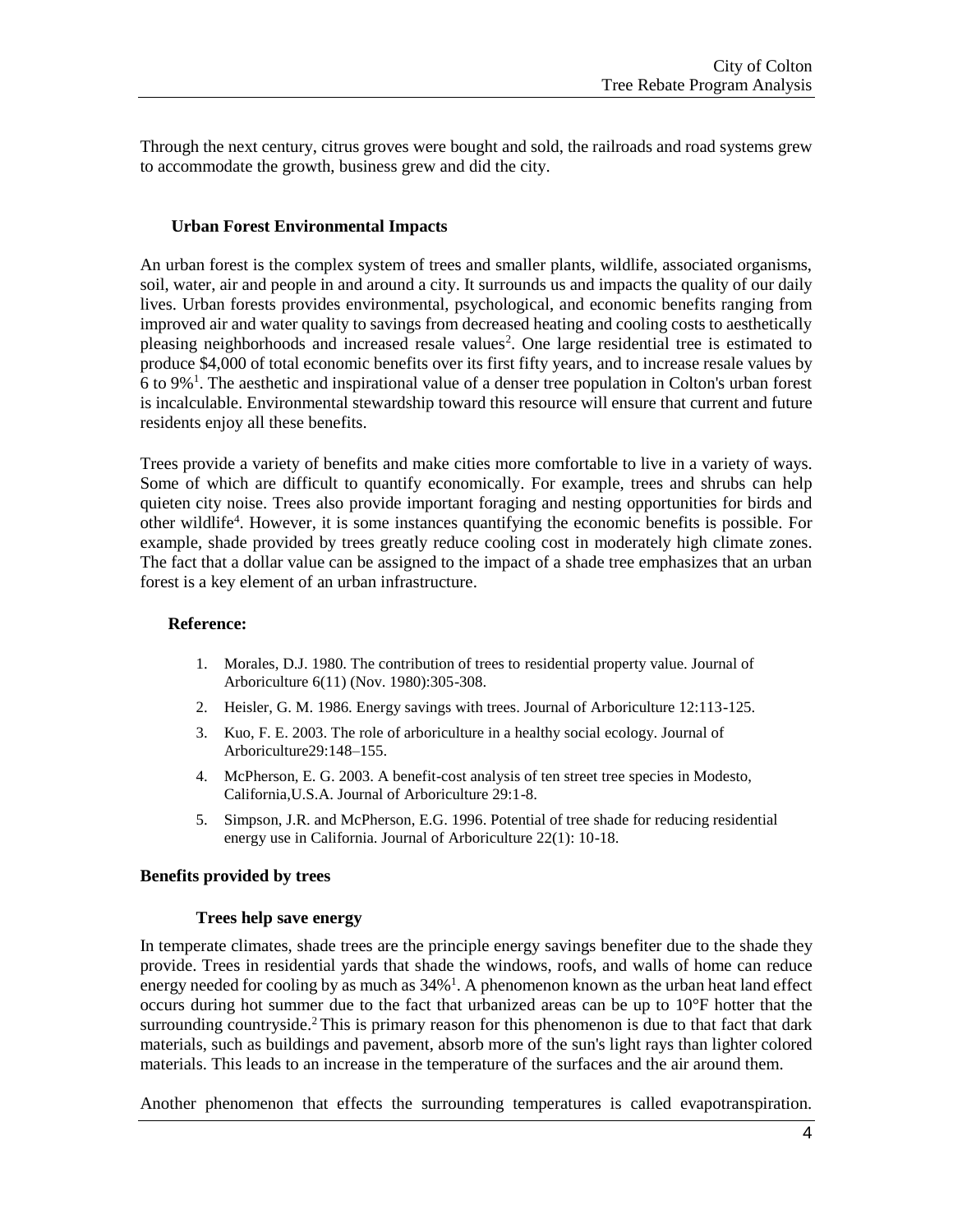Evapotranspiration refers to the way that water is evaporated from within plant leaves, exiting through tiny pores in the leaf. As the water evaporates, it cools the leaf and the air around it in much the same way that swamp coolers function. Trees provide a means of combating the urban heat island effect and ultimately reduce the overall summer temperature within urban areas and help reduce energy consumption.

#### **Improve air quality**

Trees improve ambient air quality by removing gaseous air pollutants and particulates from the air<sup>5</sup> . Just as trees reduce the urban heat island effect, trees also reduce the formation of photochemical smog. Higher temperatures increases the chemical kinetics of the reactions that form smog and by shades trees lowering the temperature les smog is formed. Although the majority of smog precursors come from moving vehicles, parked cars also emit volatile hydrocarbons and nitrogen oxides into the atmosphere that react to form smog. Cars parked in shade are much cooler and release fewer volatile hydrocarbons and nitrogen oxides into the atmosphere<sup>5</sup>.

#### **Other important services trees provide**

Tree canopies capture rainfall, moderate storm water runoff and reduce the amount of pollutants that wash off buildings and paved surfaces into creeks and storm drains<sup>6,7</sup>. Tree shade over pavement slows down pavement deterioration<sup>8</sup>. Trees planted along roadways can have a "traffic calming" effect which reduces driving speeds by visually narrowing the road<sup>9</sup>. Tree roots help to

hold soil in place, and tree canopies shield soil from the impact of rain drops, resulting in decreased soil erosion during storms, which improves stream water quality and reduces silt deposits in reservoirs and flood control basins.

#### **Trees provide direct economic benefits**

A variety of studies show that trees increase residential property values. People pay more for homes with attractive trees, that are in neighborhoods with attractive trees, or that are near open space areas with trees<sup>10</sup>. A study by researchers in the State of Washington found that consumers perceive business districts with trees to be higher quality than those without trees. Consumers were willing to pay up to 10% more for goods bought in tree-lined business districts<sup>12</sup>.

#### **Reference:**

- 1. Simpson, J.R. and McPherson, E.G. 1996. Potential of tree shade for reducing residential energy use in California. Journal of Arboriculture 22(1): 10-18.
- 2. "Heat Island Effect." *United States Environmental Protection Agency*. N.p., n.d. Web. 15 Jan. 2015. <http://www.epa.gov/heatisland/>.
- 3. Heisler, G. M. 1986. Energy savings with trees. Journal of Arboriculture 12:113-125.
- 4. Scott, K.I.; McPherson, E.G.; Simpson, J.R. 1998. Air pollutant uptake by Sacramento's urban forest. Journal of Arboriculture 24:224-234.
- 5. Scott, K.I.; Simpson, J.R.; McPherson, E.G. 1999. Effects of tree cover on parking lot microclimate and vehicle emissions. Journal of Arboriculture 25:129-142.
- 6. Xiao, Q.; McPherson; E.G.; Simpson, J.R.; Ustin; S.L. 1998. Rainfall interception by Sacramento's urban forest. Journal of Arboriculture 24:235-244.
- 7. Xiao, Q.; McPherson; E.G. 2003. Rainfall interception by Santa Monica's municipal urban forest. Urban Ecosystems 6:291-302.
- 8. McPherson, E. G.; Simpson, J. R.; Peper, P. J.; Xiao, Q. 1999. Tree guidelines for San Joaquin Valley communities. USDA Forest Service, Pacific Southwest Research Station, Center for Urban Forest Research, Davis, CA.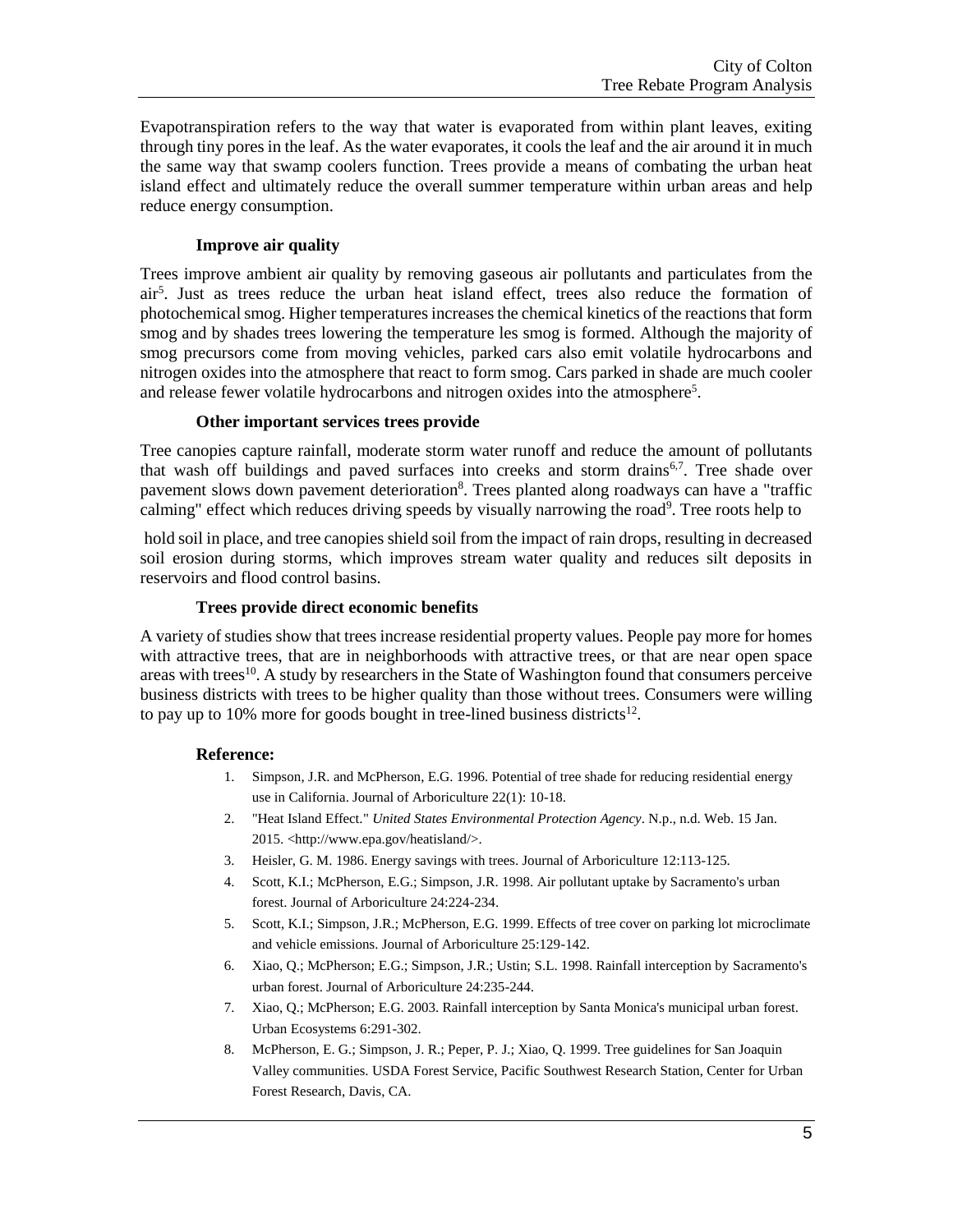9. Otak, Inc. 2002. Pedestrian Facilities Design Guide. Toolkit 8. Traffic calming. Prepared for Georgia Dept. of Transportation. Online publication.

[http://www.dot.state.ga.us/dot/planprog/planning/projects/bicycle/ped\\_streetscape\\_guide/](http://www.dot.state.ga.us/dot/planprog/planning/projects/bicycle/ped_streetscape_guide/) 10. Anderson, L.M.; Cordell, H.K. 1988. Residential property values improve by landscaping with

- trees. Southern Journal of Applied Forestry 9:162-166.
- 11. Wolf, K. L. 2003a. Retail and urban nature: creating a consumer habitat. Population and Environmental Psychology Bulletin 29:1-6 (reprint of Amsterdam People/Plant Symposium proceedings).

## **Scope of the plan**

Colton's Electric Utility's mission to conserve and sustain energy depends on the improved understanding of dendrology, the study of woody plants, local to the environment of the City of Colton.

## **Guidelines for tree planting and maintenance**

This section contains technical information about tree planting and maintenance.

### **Tree placement guidelines**

Trees occupy space both above and below ground. Tree canopy height and spread at maturity need to be considered when trees are placed into the urban landscape around residential homes. **Figure 1** shows some important clearances to consider when placing trees in the landscape.





### **Species Selection**

Trees can serve multiple functions in the landscape. Properly selected and located trees can be used to reduce energy costs in both winter and summer. The list of qualifying trees are the following: (See Appendix for full tree description)

- Chinese Flame
- Sawleaf Zelkova
- Jacaranda
- Chinese Elm
- Crape Myrtle
- Eastern Redbud
- Flowering Evergreen Pear
- Southern Magnolia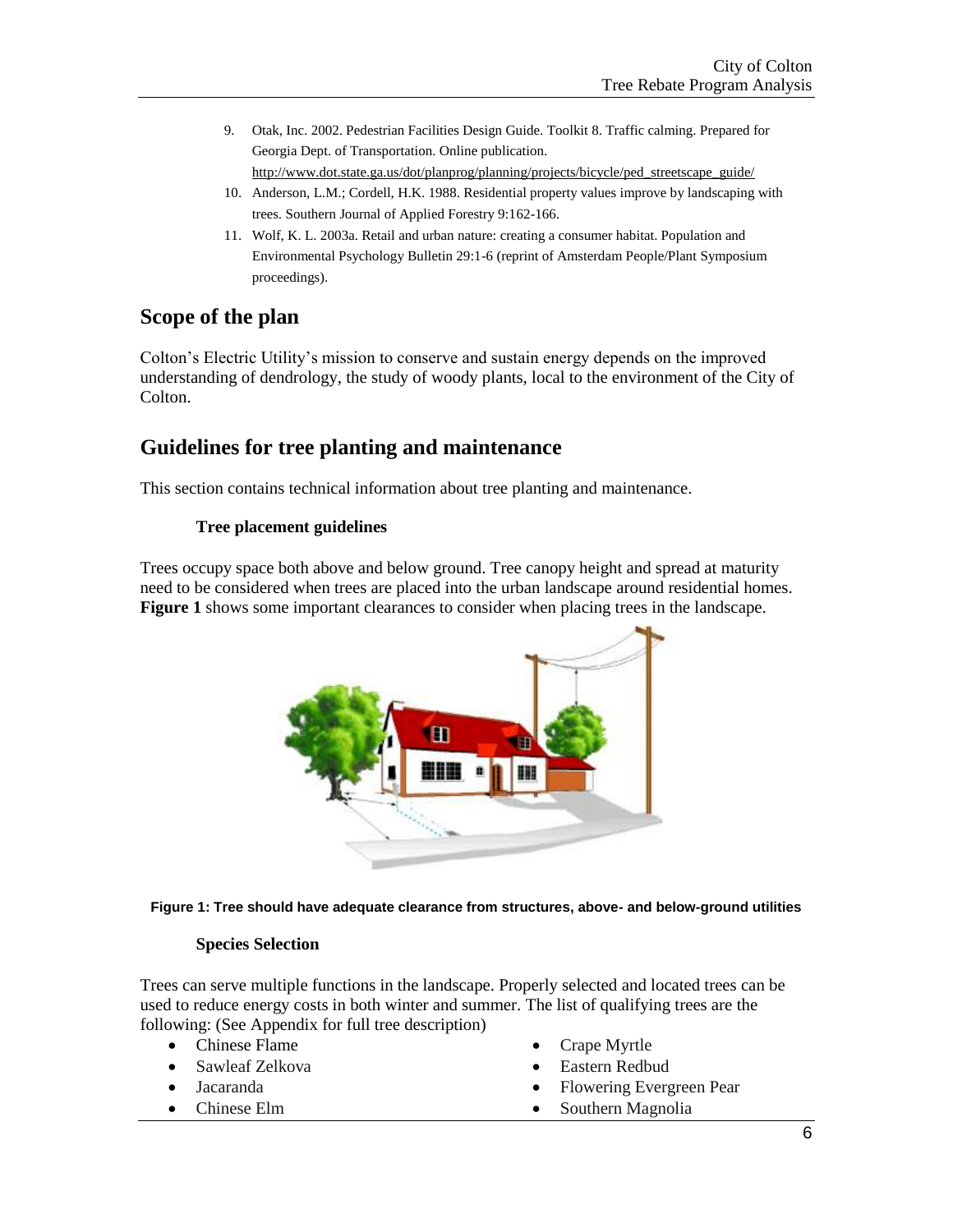- Jacaranda
- Silk Tree

Trumpet Tree

#### **Tree Planting Method**

It is important to understand the conditions in your yard before you plant new trees. Planting without consideration of the eventual size of new trees can lead to problems between trees and existing structures in the long run. Planting large trees where small ones are appropriate can lead to years of headaches and pruning. Planning for the mature size of your trees avoids problems later on. The process below will help you choose the right tree for your property based upon your goals, needs and existing conditions.

The following steps are illustrated to help create a plan

1. **Find North**

The strongest sunlight comes from the south and the west. Finding north will help you to orient your home, and find the right locations to shade it.

There are many ways to find north. Crestline and Lytle Creek are to the north of Colton. Alternatively place a rule or stick in the ground at 12 noon. The shadow will point north. You can also use a compass, a map, or the internet.



*Figure 2: General Recommendations for tree placement*

#### 2. **Identify/ Survey Site**

Tree roots and branches may pose a potential hazard if not sited properly. Tree branches may interfere with overhead power lines. Tree roots may interfere with underground pipes, building foundations, walkways, and fences. Trees should be planted a safe distance from structures, utilities, and paved areas. (See table below) It is highly recommended that a tree is not planted according to the **Table 1.**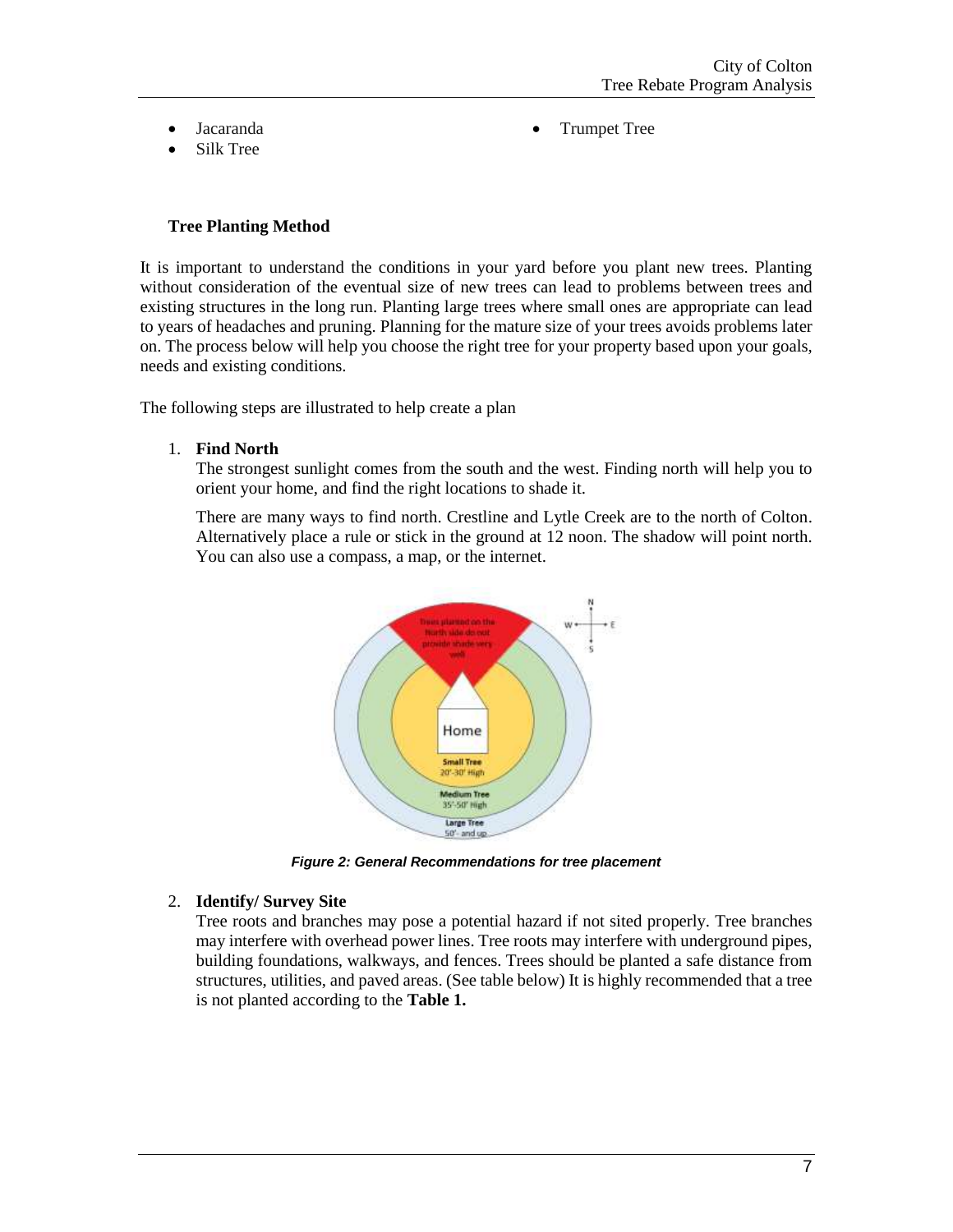| Tree Size | Underground            | Fences & paved | <b>Overhead Power</b> |
|-----------|------------------------|----------------|-----------------------|
|           | utilities, structures, | areas          | Lines                 |
|           | buildings              |                |                       |
|           | DO NOT PLANT WITHIN    |                |                       |
| Small     | 10 feet                | 10 feet        | 10 feet               |
| Medium    | 25 feet                | 10 feet        | 20 feet               |
| Large     | 35 feet                | 10 feet        | 30 feet               |

#### **Table 1: "No-Plant" Zone**

#### 3. **Decide Tree Site**

Locate areas you would like to shade, such as air conditioning units, windows, porches, and patios. Placing trees to the south and west of these areas protects them from the scorching sun rays. Placing trees on the eastern side will provide shade from the morning sun, while placing trees on the western side will provide shade from the afternoon and evening sun.

### 4. **Tree Size**

In order to know what kind of tree to choose, you'll need to know what size of tree works best in the spaces where you can plant. Once the tree size has been determined selection of a tree species can be accomplished, based on its appearance, size, and shape.

#### **5. Planting Supplies**

Most of tools needed to plant a tree are common yard tools. They include

- Shovel
- Garden Hose
- Hammer
- Tree stakes two 5' tall stakes
- Flexible tree ties-two per tree
- Wheelbarrow or tarp (optional)

#### 6. **Planting**

Using a shovel dig a round hole, 2-3 times as wide the size of the tree container and as deep as the container. Leave a pedestal in the center of the hole to ensure the tree's rootball is placed a little higher than the adjacent soil. Discard turf. Rough up the sides of the hole with a shovel so that they are not smooth. Gently remove the tree from its container and gently "tease" the roots out of the rootball. Place the tree in the center of the hole so that the top of the rootball is slighter higher than adjacent ground. Fill the hole with the soil you removed. Firmly pack down the soil. Sprinkle the fertilizer around the tree or push it into the soil outside the rootball, about 3 inches deep. Add 3-4 inches of mulch. Drive two new stakes into the ground outside of rootball. Attached flexible tree ties between the tree and stakes. The ties should not be too tight. Remove any stakes that came with the tree. **Figure 3** shows a proper tree planting.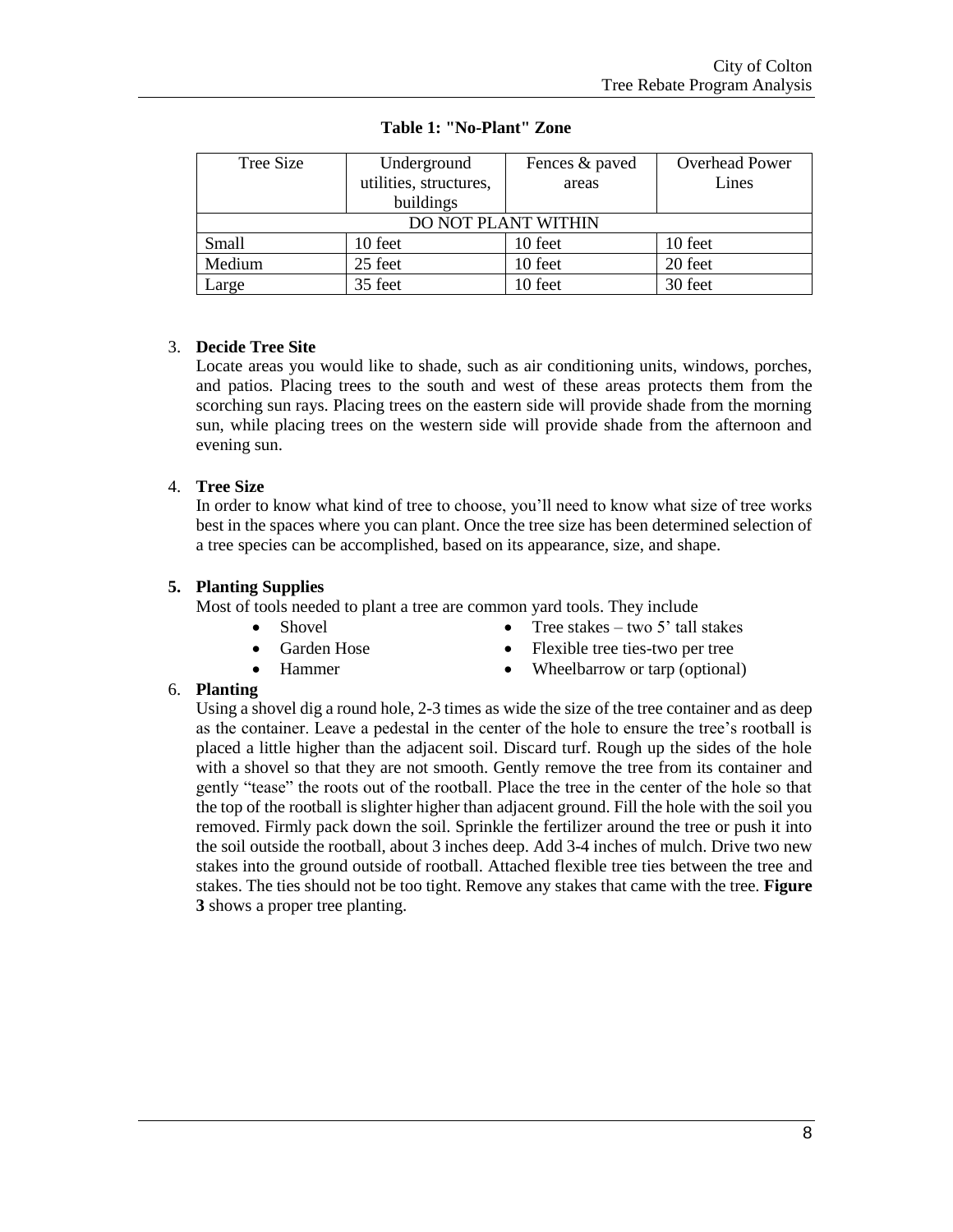

## **Method of Evaluating Saving Cost and Benefits**

Tracking the environmental benefits of planting a shade tree will be accomplished using the Tree Benefit Estimator© provided by Sacramento Municipal Utility District (SMUD). Utilizing this software enables the Electric Utility to estimate the amount of energy savings (KWh saved), capacity savings (KW saved) and carbon and  $CO<sub>2</sub>$  sequestration (lbs) resulting from trees planted the City of Colton. **Figure 4** below shows sample simulation of the Tree Benefit Estimator

|            |                                            |              | <b>Shade Trees: Estimated Benefits</b>                                      |                                                                                                                                                |               |                                      |                                 |       |             |                    |              |            |
|------------|--------------------------------------------|--------------|-----------------------------------------------------------------------------|------------------------------------------------------------------------------------------------------------------------------------------------|---------------|--------------------------------------|---------------------------------|-------|-------------|--------------------|--------------|------------|
|            | <b>Climate Area:</b>                       |              | Los Angeles, Calif.                                                         |                                                                                                                                                |               |                                      |                                 |       |             |                    |              |            |
|            | Heating Degree Days (HDD):                 |              | 1818                                                                        |                                                                                                                                                |               |                                      |                                 |       |             |                    |              |            |
|            | Cooling Degree Days (CDD):                 |              | 614                                                                         |                                                                                                                                                |               |                                      |                                 |       |             |                    |              |            |
|            | Latent Enthalpy Hours (LEH):               |              | 109                                                                         |                                                                                                                                                |               |                                      |                                 |       |             |                    |              |            |
|            | <b>Tree - Common Name:</b>                 |              | California Live Oak                                                         |                                                                                                                                                |               |                                      |                                 |       |             |                    |              |            |
|            | Tree - Botanical Name:                     |              | Quercus Agrifolia                                                           |                                                                                                                                                |               |                                      |                                 |       |             |                    |              |            |
| Tree Size: |                                            |              | Large                                                                       |                                                                                                                                                |               |                                      |                                 |       |             |                    |              |            |
|            | Tree Types                                 |              | Broadleaf Evergrees                                                         |                                                                                                                                                |               |                                      |                                 |       |             |                    |              |            |
| Tree Ages  |                                            |              | 24                                                                          |                                                                                                                                                |               |                                      |                                 |       |             |                    |              |            |
| Tree DBH:  |                                            |              | 24.0                                                                        |                                                                                                                                                |               |                                      |                                 |       |             |                    |              |            |
|            | Number of Tree(s):                         |              |                                                                             |                                                                                                                                                |               |                                      |                                 |       |             |                    |              |            |
|            | <b>Tree Orientation:</b>                   |              | w                                                                           |                                                                                                                                                |               |                                      |                                 |       |             |                    |              |            |
|            | Distance from the house:                   |              | Near                                                                        |                                                                                                                                                |               |                                      |                                 |       |             |                    |              |            |
|            | <b>Summer Bate:</b>                        |              | \$0.17                                                                      |                                                                                                                                                |               |                                      |                                 |       |             |                    |              |            |
|            | <b>Winter Rates</b>                        |              | 3.0.17                                                                      |                                                                                                                                                |               |                                      |                                 |       |             |                    |              |            |
|            | Direct Musling Avenue Kith moders Penalty. | <b>KWILL</b> | <b>Delived</b> Franklin success                                             |                                                                                                                                                | <b>Force!</b> | <b>TODAY NUMBER</b><br><b>CHOTH!</b> | <b>CONTRACTOR</b><br><b>KOP</b> |       |             | Hart <sup>ed</sup> |              |            |
|            | <b>Benefits From MATURE Treet</b>          |              |                                                                             |                                                                                                                                                |               |                                      |                                 |       |             |                    |              |            |
| 00.0       | 261                                        | 42           | 212                                                                         | \$84                                                                                                                                           | 57            | ٠                                    | 2735                            | 10039 | 98          | 6030               | 22138        | 216        |
|            |                                            |              |                                                                             | Benefits From Existing Tree of 24.0 DBH (incorporates tree age and tree growth rate):                                                          |               |                                      | 33.52                           | 93870 |             | OVED               | en ar        |            |
|            | $0.00 - 148$<br><b>COMPOS</b>              | PURCHER 19   | 110                                                                         | \$43<br>---                                                                                                                                    | 54            | $\mathbf{i}$                         | 285<br>53                       | 1045  | BII<br>98 M | 528                | 2303<br>7:62 | 177<br>255 |
|            |                                            |              |                                                                             | Benefits From Program Tree (trees planted by utilities) - utility perspective (incorporates tree growth rate and assumed tree mortality rate): |               |                                      |                                 |       |             |                    |              |            |
| 0.00 81    |                                            | 12           | 61                                                                          | \$19                                                                                                                                           | 5.2           |                                      | 535                             | 1963  | 19          | 1179               | 4327         | 42         |
|            |                                            |              | ** Source: USDA Forest Renoir, Carler for Urban Forest Research & Silvation | Steppen: 5940D & USDA Forest Serves, Center for Urban Forest Research & Education, 1990D Shade Tree Program Inspect Enablement Phino           |               |                                      |                                 |       |             |                    |              |            |
|            |                                            |              |                                                                             |                                                                                                                                                |               | <b>Communication</b>                 |                                 |       |             |                    |              |            |

#### **Figure 4: Tree Benefit Estimator**

See Appendix for tree benefit estimator of each tree species.

## **Tree Rebate Management Plan**

Residents must select trees from the approved City of Colton tree list in Appendix I and plant them according the guidelines specified. The City of Colton Electric Utility will provide a rebate coupon online at [www.ci.colton.ca.us.](http://www.ci.colton.ca.us/) Residents can obtain up to five rebate coupons and will be reimbursed up to \$50 per tree. Once, planted, mail a copy of purchase receipt and coupon to: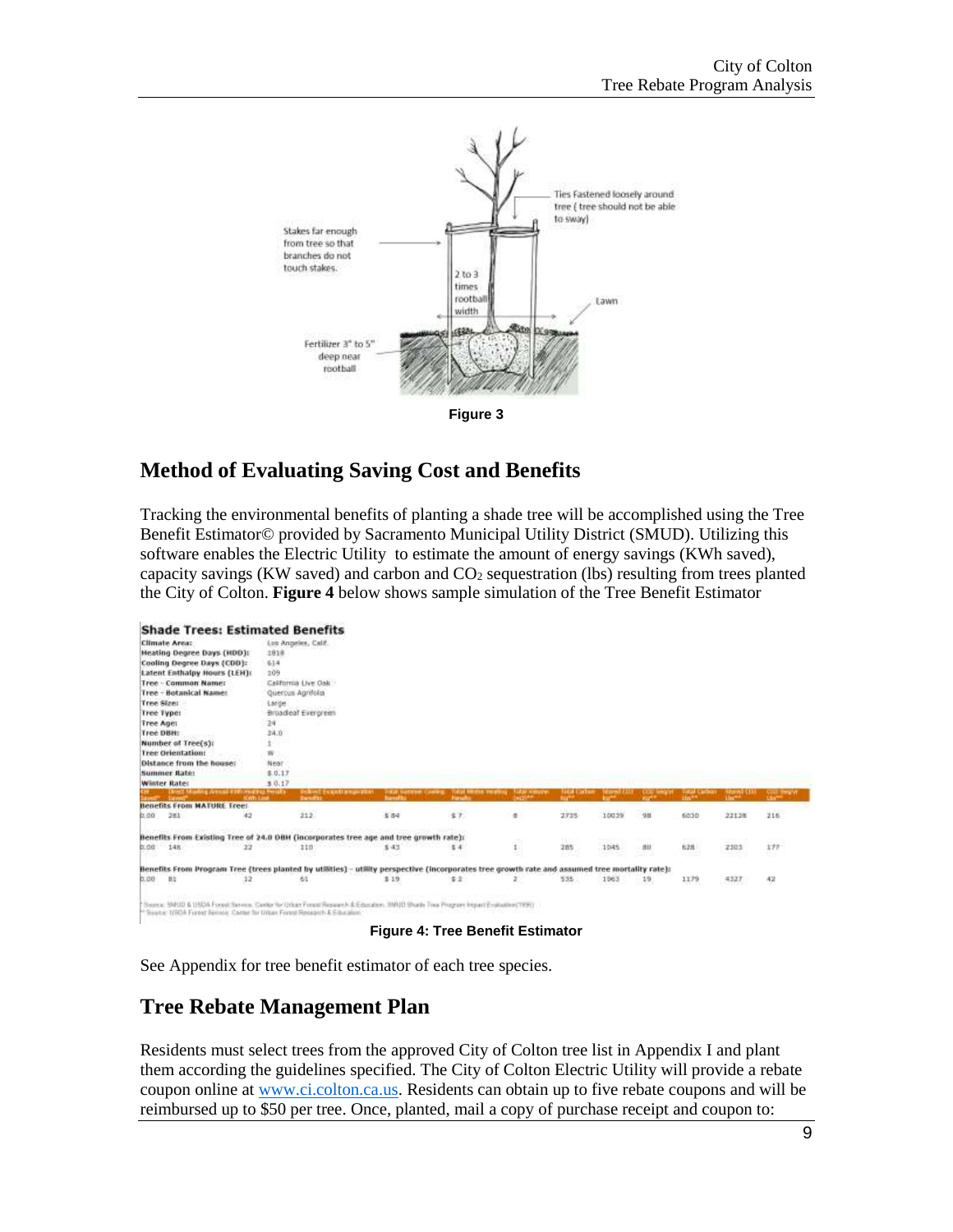#### Tree Rebate Program 650 N. La Cadena Drive Colton, CA 92324

Within 14 days of receipt, a specialist will inspect your tree(s) for correct planting location and qualifying species. Following the inspection, your rebate check will be mailed to you within approximately 30 days.

## **Appendix**

**Tree Catalog**

#### **Small Sized Trees**

#### **Crape Myrtle**

*Lagerstroemia indica* Height: 15'-20' Width: 15'-20' Shape: round Showy flower clusters in mid summer. Distinctive smooth bark.



See **Table 2** for of energy savings, capacity savings and carbon and CO<sub>2</sub> sequestration. (Shade Trees: Tree Benefits Estimator, 2015)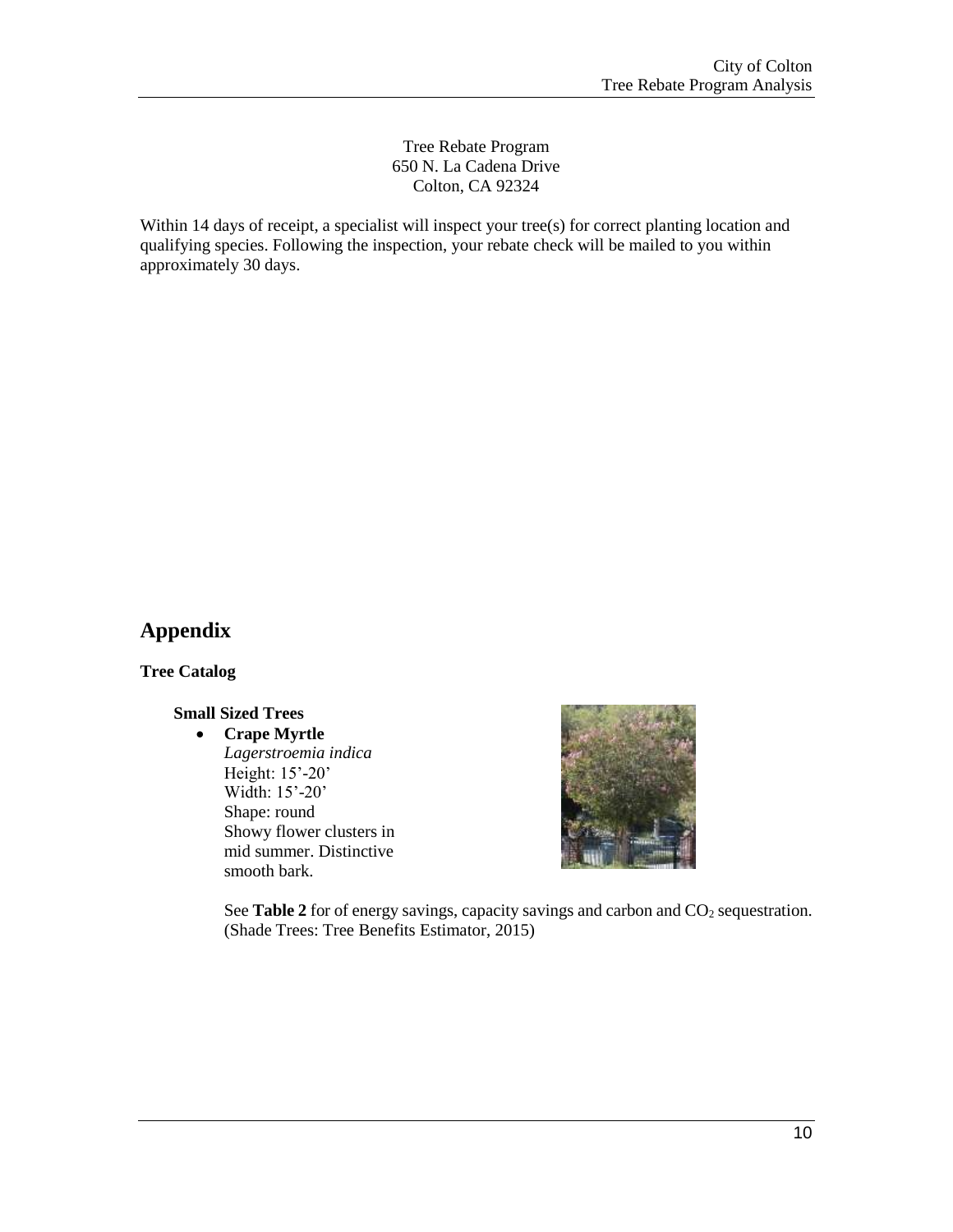#### **Shade Trees: Estimated Benefits**

| <b>Climate Area:</b>                                                                 | Los Angeles, Calif.                               |                                                 |                                               |                                   |                                           |                          |                           |                                           |                                                  |                                     |
|--------------------------------------------------------------------------------------|---------------------------------------------------|-------------------------------------------------|-----------------------------------------------|-----------------------------------|-------------------------------------------|--------------------------|---------------------------|-------------------------------------------|--------------------------------------------------|-------------------------------------|
| <b>Heating Degree Days (HDD):</b>                                                    | 1818                                              |                                                 |                                               |                                   |                                           |                          |                           |                                           |                                                  |                                     |
| Cooling Degree Days (CDD):                                                           | 614                                               |                                                 |                                               |                                   |                                           |                          |                           |                                           |                                                  |                                     |
| Latent Enthalpy Hours (LEH):                                                         | 109                                               |                                                 |                                               |                                   |                                           |                          |                           |                                           |                                                  |                                     |
| <b>Tree - Common Name:</b>                                                           | Crape Myrtle                                      |                                                 |                                               |                                   |                                           |                          |                           |                                           |                                                  |                                     |
| <b>Tree - Botanical Name:</b>                                                        | Lagerstroemia Indica                              |                                                 |                                               |                                   |                                           |                          |                           |                                           |                                                  |                                     |
| <b>Tree Size:</b>                                                                    | Small                                             |                                                 |                                               |                                   |                                           |                          |                           |                                           |                                                  |                                     |
| <b>Tree Type:</b>                                                                    | Deciduous                                         |                                                 |                                               |                                   |                                           |                          |                           |                                           |                                                  |                                     |
| Tree Age:                                                                            | 14                                                |                                                 |                                               |                                   |                                           |                          |                           |                                           |                                                  |                                     |
| Tree DBH:                                                                            | 6.0                                               |                                                 |                                               |                                   |                                           |                          |                           |                                           |                                                  |                                     |
| <b>Number of Tree(s):</b>                                                            | 1.                                                |                                                 |                                               |                                   |                                           |                          |                           |                                           |                                                  |                                     |
| <b>Tree Orientation:</b>                                                             | W                                                 |                                                 |                                               |                                   |                                           |                          |                           |                                           |                                                  |                                     |
| Distance from the house:                                                             | Adjacent                                          |                                                 |                                               |                                   |                                           |                          |                           |                                           |                                                  |                                     |
| <b>Summer Rate:</b>                                                                  | \$0.19                                            |                                                 |                                               |                                   |                                           |                          |                           |                                           |                                                  |                                     |
| <b>Winter Rate:</b>                                                                  | \$0.19                                            |                                                 |                                               |                                   |                                           |                          |                           |                                           |                                                  |                                     |
| Direct Sheding<br><b>Huntma</b><br>sayed* Annual YOWN Saved* Penalty YOWN<br>Loat    | Indirect<br>Evapotronageration<br><b>Bonefits</b> | <b>Total Burnmer</b><br><b>Colling Benefits</b> | <b>Total Winter</b><br><b>Huating Penalty</b> | <b>Total</b><br>Volume<br>(m3) ** | Total<br>Carbon<br><b>Ha<sup>ke</sup></b> | Stormt<br>CO2 Ko** Seg/w | <b>COL</b><br><b>KONY</b> | <b>Total</b><br>Carbon<br><b>Lingwith</b> | <b>Stored</b><br>CO <sub>2</sub><br><b>Links</b> | <b>CD2</b><br><b>Ben/y</b><br>Lhs** |
| <b>Benefits From MATURE Tree:</b>                                                    |                                                   |                                                 |                                               |                                   |                                           |                          |                           |                                           |                                                  |                                     |
| 7<br>0.0098                                                                          | 74                                                | \$33                                            | \$1                                           | ž                                 | 738                                       | 2709                     | 103                       | 1627                                      | 5972                                             | 228                                 |
| Benefits From Existing Tree of 6.0 DBH (incorporates tree age and tree growth rate): |                                                   |                                                 |                                               |                                   |                                           |                          |                           |                                           |                                                  |                                     |
| 0.0053                                                                               | 40                                                | 5.18                                            | \$1                                           | o                                 | 8                                         | 31                       | 31                        | 19                                        | 68                                               | 6                                   |

Benefits From Program Tree (trees planted by utilities) - utility perspective (incorporates tree growth rate and assumed tree mortality rate):

| 0.00 31 2 23 \$8 \$0 2 675 2478 24 1488 5462 53 |  |  |  |  |  |  |
|-------------------------------------------------|--|--|--|--|--|--|
|                                                 |  |  |  |  |  |  |

**Table 2: Crape Myrtle Benefits**

#### **Eastern Redbud**

*Cercis canadensis* Height: 8'-20' Width: 10' Shape: spreading Showy flowers in spring

See **Table 3** for of energy savings, capacity savings and carbon and CO<sub>2</sub> sequestration. (Shade Trees: Tree Benefits Estimator, 2015)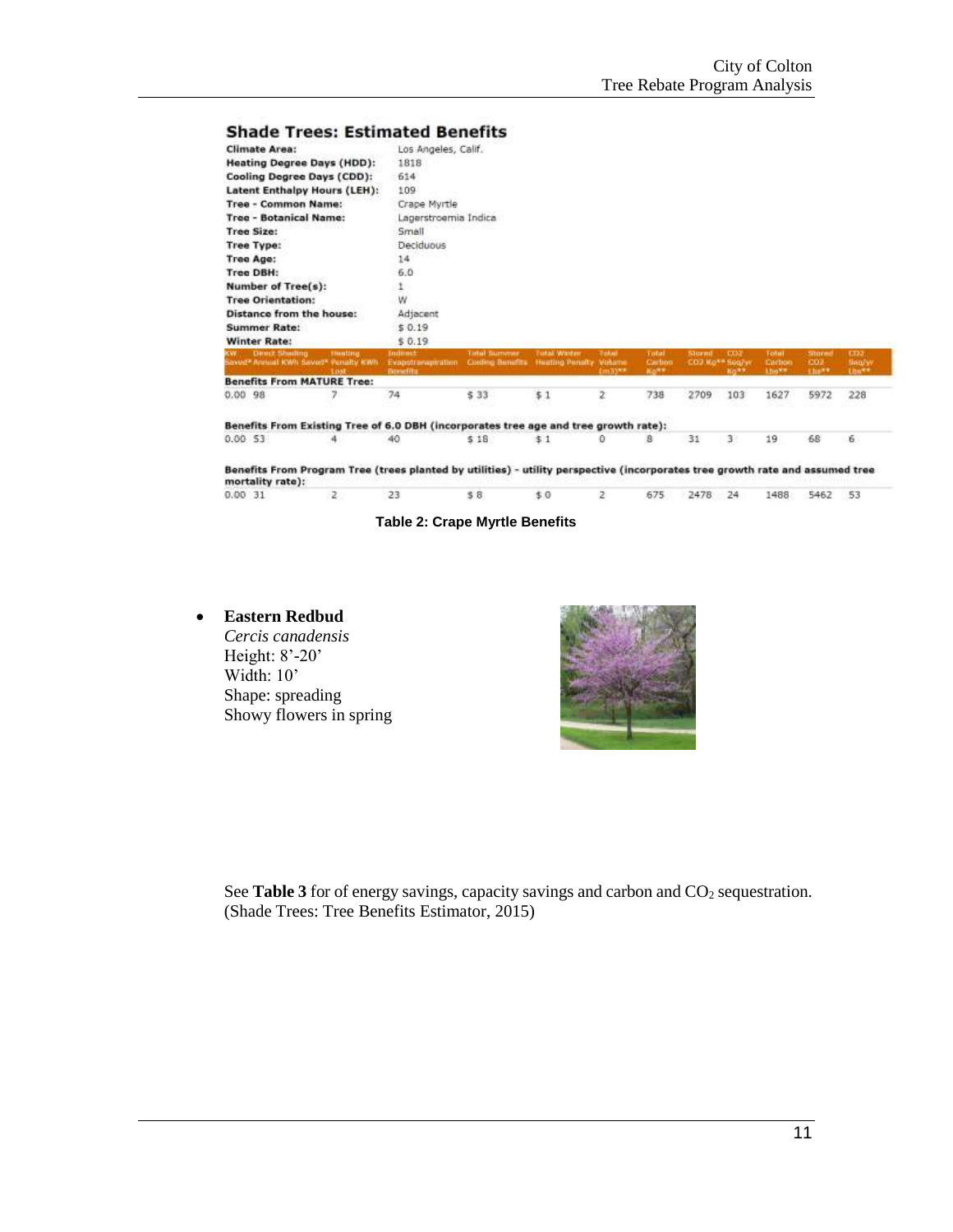$31$ 

 $\,$   $\,$ 

19

68

### **Shade Trees: Estimated Benefits**

| <b>Climate Area:</b>                                               | Los Angeles, Calif.                            |                                                |                                              |                     |                           |                                  |                         |                           |                                                 |                         |
|--------------------------------------------------------------------|------------------------------------------------|------------------------------------------------|----------------------------------------------|---------------------|---------------------------|----------------------------------|-------------------------|---------------------------|-------------------------------------------------|-------------------------|
| <b>Heating Degree Days (HDD):</b>                                  | 1818                                           |                                                |                                              |                     |                           |                                  |                         |                           |                                                 |                         |
| Cooling Degree Days (CDD):                                         | 614                                            |                                                |                                              |                     |                           |                                  |                         |                           |                                                 |                         |
| <b>Latent Enthalpy Hours (LEH):</b>                                | 109                                            |                                                |                                              |                     |                           |                                  |                         |                           |                                                 |                         |
| <b>Tree - Common Name:</b>                                         | Eastern Redbud                                 |                                                |                                              |                     |                           |                                  |                         |                           |                                                 |                         |
| <b>Tree - Botanical Name:</b>                                      | Cercis Canadensis                              |                                                |                                              |                     |                           |                                  |                         |                           |                                                 |                         |
| Tree Size:                                                         | Small                                          |                                                |                                              |                     |                           |                                  |                         |                           |                                                 |                         |
| Tree Type:                                                         | Deciduous                                      |                                                |                                              |                     |                           |                                  |                         |                           |                                                 |                         |
| <b>Tree Age:</b>                                                   | 14                                             |                                                |                                              |                     |                           |                                  |                         |                           |                                                 |                         |
| Tree DBH:                                                          | 6.0                                            |                                                |                                              |                     |                           |                                  |                         |                           |                                                 |                         |
| <b>Number of Tree(s):</b>                                          |                                                |                                                |                                              |                     |                           |                                  |                         |                           |                                                 |                         |
| <b>Tree Orientation:</b>                                           | Ŵ                                              |                                                |                                              |                     |                           |                                  |                         |                           |                                                 |                         |
| <b>Distance from the house:</b>                                    | Adjacent                                       |                                                |                                              |                     |                           |                                  |                         |                           |                                                 |                         |
| <b>Summer Rate:</b>                                                | \$0.19                                         |                                                |                                              |                     |                           |                                  |                         |                           |                                                 |                         |
| <b>Winter Rate:</b>                                                | \$0.19                                         |                                                |                                              |                     |                           |                                  |                         |                           |                                                 |                         |
| Deed Shading.<br>Histing.<br>levest* Annual KWh Saved* Penalty KWh | Indirect.<br>Evapotramuntation<br>Barsellita - | <b>Tutat Summer</b><br><b>Cooling Benefits</b> | <b>Tital Wints</b><br>Heating Penalty Volume | Tutal<br>$30.33***$ | Tattail<br>Carbos<br>Ka** | <b>Scoved</b><br>CO2 Kg** Seq/Vf | cu.<br>No <sup>x4</sup> | Total<br>Carbon<br>Link** | Stores<br>CD <sub>2</sub><br>Link <sup>es</sup> | 002<br>Seq/yr<br>Link** |
| <b>Benefits From MATURE Tree:</b>                                  |                                                |                                                |                                              |                     |                           |                                  |                         |                           |                                                 |                         |
| 0.00.98<br>7                                                       | 74                                             | \$33                                           | \$1                                          | z                   | 738                       | 2709                             | 103                     | 1627                      | 5972                                            | 228                     |

Benefits From Existing Tree of 6.0 DBH (incorporates tree age and tree growth rate):  $0.0053$ 40  $$18$ o  $\mathsf B$  $\ddot{}$  $$1$ 

 $\overline{\bf{6}}$ Benefits From Program Tree (trees planted by utilities) - utility perspective (incorporates tree growth rate and assumed tree

mortality rate):  $\overline{z}$ 23  $$8$  $$0$  $\overline{\mathsf{z}}$  $0.0031$ 675 2478  $24$ 1488 5462 53

**Table 3: Eastern Redbud**

 **Flowering Evergreen Pear** *Pyrus kawakamii* Height: 15'-25' Width: 15'-25' Shape: spreading Flower clusters in early

spring.

See **Table 4** for of energy savings, capacity savings and carbon and CO<sub>2</sub> sequestration. (Shade Trees: Tree Benefits Estimator, 2015)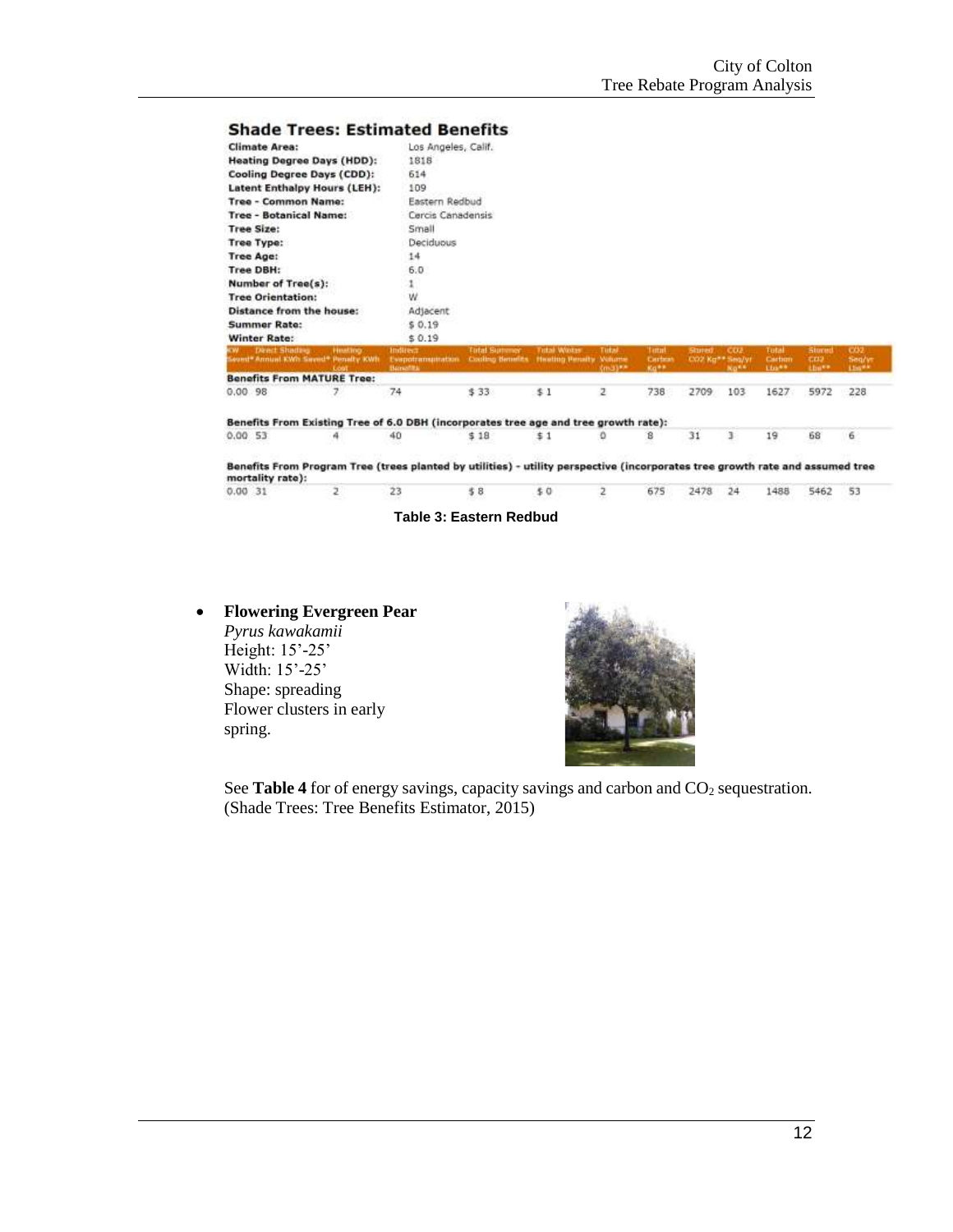#### **Shade Trees: Estimated Benefits**

| <b>Climate Area:</b>                                                                                                                                                                                                                                                |                 |                                                          |                                                        |          |                  |               |                                         |                   |                      |                       |
|---------------------------------------------------------------------------------------------------------------------------------------------------------------------------------------------------------------------------------------------------------------------|-----------------|----------------------------------------------------------|--------------------------------------------------------|----------|------------------|---------------|-----------------------------------------|-------------------|----------------------|-----------------------|
|                                                                                                                                                                                                                                                                     |                 | Los Angeles, Calif.                                      |                                                        |          |                  |               |                                         |                   |                      |                       |
| <b>Heating Degree Days (HDD):</b>                                                                                                                                                                                                                                   | 1818            |                                                          |                                                        |          |                  |               |                                         |                   |                      |                       |
| Cooling Degree Days (CDD):                                                                                                                                                                                                                                          | 614             |                                                          |                                                        |          |                  |               |                                         |                   |                      |                       |
| Latent Enthalpy Hours (LEH):                                                                                                                                                                                                                                        | 109             |                                                          |                                                        |          |                  |               |                                         |                   |                      |                       |
| <b>Tree - Common Name:</b>                                                                                                                                                                                                                                          | Evergreen Pear  |                                                          |                                                        |          |                  |               |                                         |                   |                      |                       |
| <b>Tree - Botanical Name:</b>                                                                                                                                                                                                                                       | Pyrus Kawakamii |                                                          |                                                        |          |                  |               |                                         |                   |                      |                       |
| <b>Tree Size:</b>                                                                                                                                                                                                                                                   | Medium          |                                                          |                                                        |          |                  |               |                                         |                   |                      |                       |
| <b>Tree Type:</b>                                                                                                                                                                                                                                                   | Deciduous       |                                                          |                                                        |          |                  |               |                                         |                   |                      |                       |
| <b>Tree Age:</b>                                                                                                                                                                                                                                                    | 7.1             |                                                          |                                                        |          |                  |               |                                         |                   |                      |                       |
| <b>Tree DBH:</b>                                                                                                                                                                                                                                                    | 6.0             |                                                          |                                                        |          |                  |               |                                         |                   |                      |                       |
| Number of Tree(s):                                                                                                                                                                                                                                                  |                 |                                                          |                                                        |          |                  |               |                                         |                   |                      |                       |
|                                                                                                                                                                                                                                                                     |                 |                                                          |                                                        |          |                  |               |                                         |                   |                      |                       |
|                                                                                                                                                                                                                                                                     | w               |                                                          |                                                        |          |                  |               |                                         |                   |                      |                       |
|                                                                                                                                                                                                                                                                     | Adjacent        |                                                          |                                                        |          |                  |               |                                         |                   |                      |                       |
|                                                                                                                                                                                                                                                                     | \$0.19          |                                                          |                                                        |          |                  |               |                                         |                   |                      |                       |
|                                                                                                                                                                                                                                                                     | \$0.19          |                                                          |                                                        |          |                  |               |                                         |                   |                      |                       |
| <b>Overt Shadaw</b><br>-Heating<br>aved* Annual KWh Saved* Penalty KWh                                                                                                                                                                                              | <b>Indused</b>  | <b>Total Summer</b><br>Eventrangulation Conting Benefits | <b>Total Winter</b><br><b>Heating Benalty</b> , Valume | Total    | Total<br>Carbon  | <b>Shared</b> | CO2<br>EXXII Mar <sup>men</sup> Seed/Mr | Testat<br>Certain | Stored<br><b>CO2</b> | CO2                   |
|                                                                                                                                                                                                                                                                     | <b>Bunefits</b> |                                                          |                                                        | $Unij**$ | Ku <sup>Ka</sup> |               | Kig 4*                                  | Limits:           | the**                | Lin <sup>wa</sup>     |
| 14                                                                                                                                                                                                                                                                  | 154             | \$68                                                     | \$3                                                    | 6        | 1895             | 6954          | 113                                     | 4177              | 15328                | <b>Similyi</b><br>248 |
|                                                                                                                                                                                                                                                                     |                 |                                                          |                                                        |          |                  |               |                                         |                   |                      |                       |
| <b>Tree Orientation:</b><br><b>Distance from the house:</b><br><b>Summer Rate:</b><br><b>Winter Rate:</b><br><b>Benefits From MATURE Tree:</b><br>$0.00$ 205<br>Benefits From Existing Tree of 6.0 DBH (incorporates tree age and tree growth rate):<br>0.0045<br>3 | 34              | \$15                                                     | 51                                                     | o        | 51               | 188           | 45                                      | 113               | 414                  | 100                   |

 $$0$ 

**Medium Sized Trees**

 $0.0031$ 

 **Chinese Flame Tree** *Koelreuteria bipinnata*

Height: 20'-40' Width: 40' Shape: round Yellow flowers in summer

 $\mathbf{2}$ 

 $23$ 



375

 $\mathbf{1}$ 

1377 13

827

3035  $30$ 

See **Table 5** for of energy savings, capacity savings and carbon and CO<sub>2</sub> sequestration. (Shade Trees: Tree Benefits Estimator, 2015)

**Table 4: Evergreen Pear**

 $\$$  8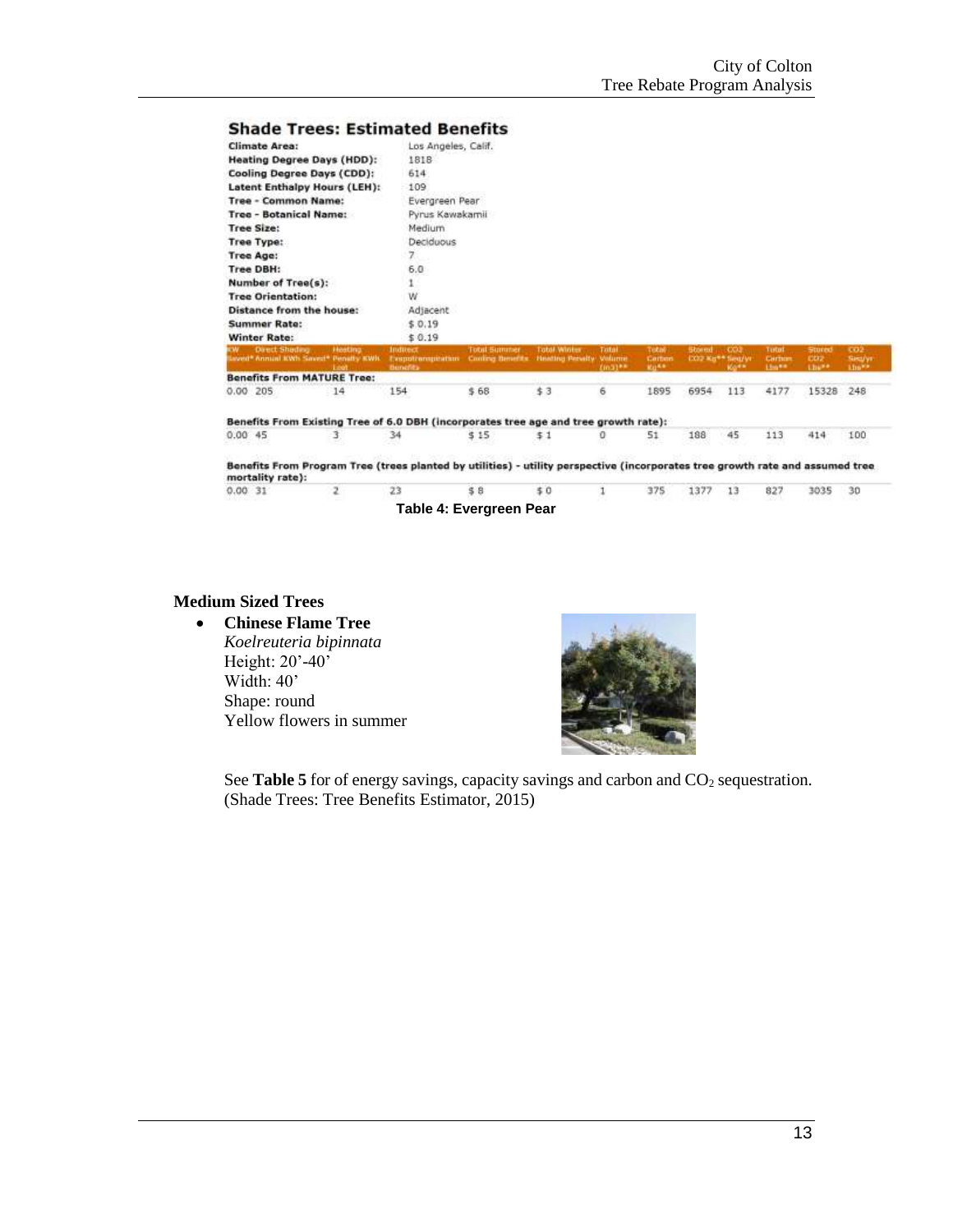|                                                                                                                                                    |                | <b>Shade Trees: Estimated Benefits</b> |                                         |                    |              |              |                 |      |                 |        |                 |
|----------------------------------------------------------------------------------------------------------------------------------------------------|----------------|----------------------------------------|-----------------------------------------|--------------------|--------------|--------------|-----------------|------|-----------------|--------|-----------------|
| <b>Climate Area:</b>                                                                                                                               |                | Los Angeles, Calif.                    |                                         |                    |              |              |                 |      |                 |        |                 |
| <b>Heating Degree Days (HDD):</b>                                                                                                                  |                | 1818                                   |                                         |                    |              |              |                 |      |                 |        |                 |
| Cooling Degree Days (CDD):                                                                                                                         |                | 614                                    |                                         |                    |              |              |                 |      |                 |        |                 |
| <b>Latent Enthalpy Hours (LEH):</b>                                                                                                                |                | 109                                    |                                         |                    |              |              |                 |      |                 |        |                 |
| <b>Tree - Common Name:</b>                                                                                                                         |                | Golden Rain Tree                       |                                         |                    |              |              |                 |      |                 |        |                 |
| <b>Tree - Botanical Name:</b>                                                                                                                      |                | Koelreuteria Paniculata                |                                         |                    |              |              |                 |      |                 |        |                 |
| Tree Size:                                                                                                                                         |                | Medium                                 |                                         |                    |              |              |                 |      |                 |        |                 |
| <b>Tree Type:</b>                                                                                                                                  |                | Deciduous                              |                                         |                    |              |              |                 |      |                 |        |                 |
| <b>Tree Age:</b>                                                                                                                                   |                | 7                                      |                                         |                    |              |              |                 |      |                 |        |                 |
| Tree DBH:                                                                                                                                          |                | 6,0                                    |                                         |                    |              |              |                 |      |                 |        |                 |
| Number of Tree(s):                                                                                                                                 |                |                                        |                                         |                    |              |              |                 |      |                 |        |                 |
| <b>Tree Orientation:</b>                                                                                                                           |                | w                                      |                                         |                    |              |              |                 |      |                 |        |                 |
| Distance from the house:                                                                                                                           |                | Adjacent                               |                                         |                    |              |              |                 |      |                 |        |                 |
|                                                                                                                                                    |                |                                        |                                         |                    |              |              |                 |      |                 |        |                 |
|                                                                                                                                                    |                | \$0.19                                 |                                         |                    |              |              |                 |      |                 |        |                 |
|                                                                                                                                                    |                | \$0.19                                 |                                         |                    |              |              |                 |      |                 |        |                 |
| <b>Summer Rate:</b><br><b>Winter Rate:</b><br><b>Direct Shading</b>                                                                                | <b>Heating</b> | Indirect                               | <b>Tutal Surnamer</b>                   | <b>Total Works</b> | <b>Tutal</b> | <b>Telat</b> | <b>Stored</b>   | CO2  | <b>Tabel</b>    | Starna | CO <sub>2</sub> |
| avect Annual KWS Savect Penalty KWS                                                                                                                | Last           | Evaput/amptration                      | Cooking Benofits Heating Penalty Volume |                    |              | Carbon       | EO2 Kg** Seg/in |      | Carbon<br>List? | 002    | <b>Sint/W</b>   |
|                                                                                                                                                    |                | <b>Benefits</b>                        |                                         |                    | $(m3)$ **    | $x_0 +$      |                 | Ko** |                 | Link** | Lbs**           |
|                                                                                                                                                    | 14             | 154                                    | \$68                                    | \$3                | 6            | 1895         | 6954            | 113  | 4177            | 15328  | 248             |
|                                                                                                                                                    |                |                                        |                                         |                    |              |              |                 |      |                 |        |                 |
| <b>Benefits From MATURE Tree:</b><br>$0.00$ 205<br>Benefits From Existing Tree of 6.0 DBH (incorporates tree age and tree growth rate):<br>0.00.45 | 3              | 34                                     | \$15                                    | \$1                | G            | 51           | 188             | 45   | 113             | 414    | 100             |
| Benefits From Program Tree (trees planted by utilities) - utility perspective (incorporates tree growth rate and assumed tree<br>mortality rate):  |                |                                        |                                         |                    |              |              |                 |      |                 |        |                 |

**Table 5: Golden Rain Tree**

#### **Sawleaf Zelkova**

*Zelkova serrata* Height: to 40' Width: 40' Shape: round Deciduous Leaves have pronounced sawtooth formations.



See **Table 6** for of energy savings, capacity savings and carbon and CO<sub>2</sub> sequestration. (Shade Trees: Tree Benefits Estimator, 2015)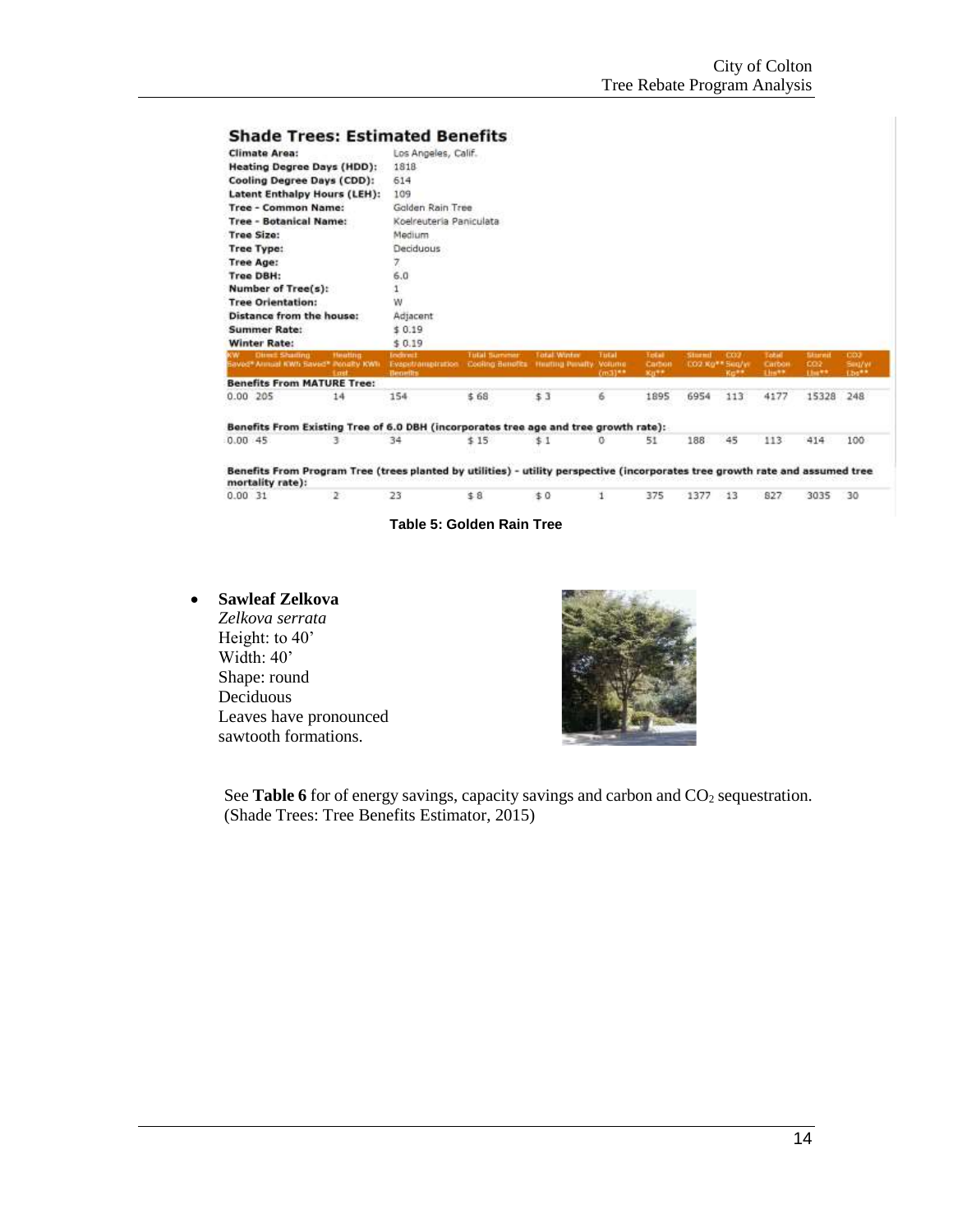#### **Shade Trees: Estimated Benefits**

| <b>Climate Area:</b>                                                               | Los Angeles, Calif.                                                                              |                     |                     |                          |                                        |                                               |                          |                           |                                |                          |
|------------------------------------------------------------------------------------|--------------------------------------------------------------------------------------------------|---------------------|---------------------|--------------------------|----------------------------------------|-----------------------------------------------|--------------------------|---------------------------|--------------------------------|--------------------------|
| <b>Heating Degree Days (HDD):</b>                                                  | 1818                                                                                             |                     |                     |                          |                                        |                                               |                          |                           |                                |                          |
| <b>Cooling Degree Days (CDD):</b>                                                  | 614                                                                                              |                     |                     |                          |                                        |                                               |                          |                           |                                |                          |
| <b>Latent Enthalpy Hours (LEH):</b>                                                | 109                                                                                              |                     |                     |                          |                                        |                                               |                          |                           |                                |                          |
| <b>Tree - Common Name:</b>                                                         | Sawleaf Zelkova                                                                                  |                     |                     |                          |                                        |                                               |                          |                           |                                |                          |
| <b>Tree - Botanical Name:</b>                                                      | Zelkova Serrata                                                                                  |                     |                     |                          |                                        |                                               |                          |                           |                                |                          |
| <b>Tree Size:</b>                                                                  | Large                                                                                            |                     |                     |                          |                                        |                                               |                          |                           |                                |                          |
| Tree Type:                                                                         | Deciduous                                                                                        |                     |                     |                          |                                        |                                               |                          |                           |                                |                          |
| <b>Tree Age:</b>                                                                   | 8                                                                                                |                     |                     |                          |                                        |                                               |                          |                           |                                |                          |
| <b>Tree DBH:</b>                                                                   | 6.5                                                                                              |                     |                     |                          |                                        |                                               |                          |                           |                                |                          |
| Number of Tree(s):                                                                 | ı                                                                                                |                     |                     |                          |                                        |                                               |                          |                           |                                |                          |
| <b>Tree Orientation:</b>                                                           | w                                                                                                |                     |                     |                          |                                        |                                               |                          |                           |                                |                          |
| Distance from the house:                                                           | Adjacent                                                                                         |                     |                     |                          |                                        |                                               |                          |                           |                                |                          |
| <b>Summer Rate:</b>                                                                | \$0.19                                                                                           |                     |                     |                          |                                        |                                               |                          |                           |                                |                          |
| <b>Winter Rate:</b>                                                                | \$0.19                                                                                           |                     |                     |                          |                                        |                                               |                          |                           |                                |                          |
| <b>Direct Shading</b><br><b>Thurling.</b><br>Saved* Annual KWI: Saved* Penatry KWI | <b>Indirect</b><br>Evapotranspiration Couling Benefits Heating Penalty Volume<br><b>Benefits</b> | <b>Total Summer</b> | <b>Total Winter</b> | <b>Total</b><br>(mill)** | <b>Total</b><br>Carbon<br><b>No.++</b> | Sittered<br><b>CO2 Ko<sup>++</sup> Sea/xi</b> | CD <sub>2</sub><br>Kit** | Yotat<br>Calbon<br>there. | <b>Stored</b><br>-002<br>15s** | CD2<br>Seg/yr<br>1 haven |
| <b>Benefits From MATURE Tree:</b>                                                  |                                                                                                  |                     |                     |                          |                                        |                                               |                          |                           |                                |                          |
| 0.00 258<br>18                                                                     | 195                                                                                              | \$86                | 53                  | 8                        | 2735                                   | 10039                                         | 98                       | 6030                      | 22128                          | 216                      |

Benefits From Existing Tree of 6.5 DBH (incorporates tree age and tree growth rate):  $0.0043$ 3 32  $$14$  $$1$  $\mathsf D$ 38 140 30 84

Benefits From Program Tree (trees planted by utilities) - utility perspective (incorporates tree growth rate and assumed tree mortality rate):  $0.0029$  $\overline{2}$  $22$ \$8  $$0$  $\mathbf 1$ 219 803  $\overline{\mathbf{8}}$ 482 1770  $17$ 

#### **Table 6: Sawleaf Zelkova**

#### **Jacaranda**

*Jacaranda mimosifolia* Height: 25'-40' Width: 40'+ Shape: round Deciduous or semi evergreen. Delicate leaves. Lavender blossoms cover tree in late spring

## **Silk Tree**

*Albizia julibrissin* Height: to 40' Width: 40' Shape: spreading Deciduous Pink and cream Feathery flowers. Fine leaflets of medium green color.





309

66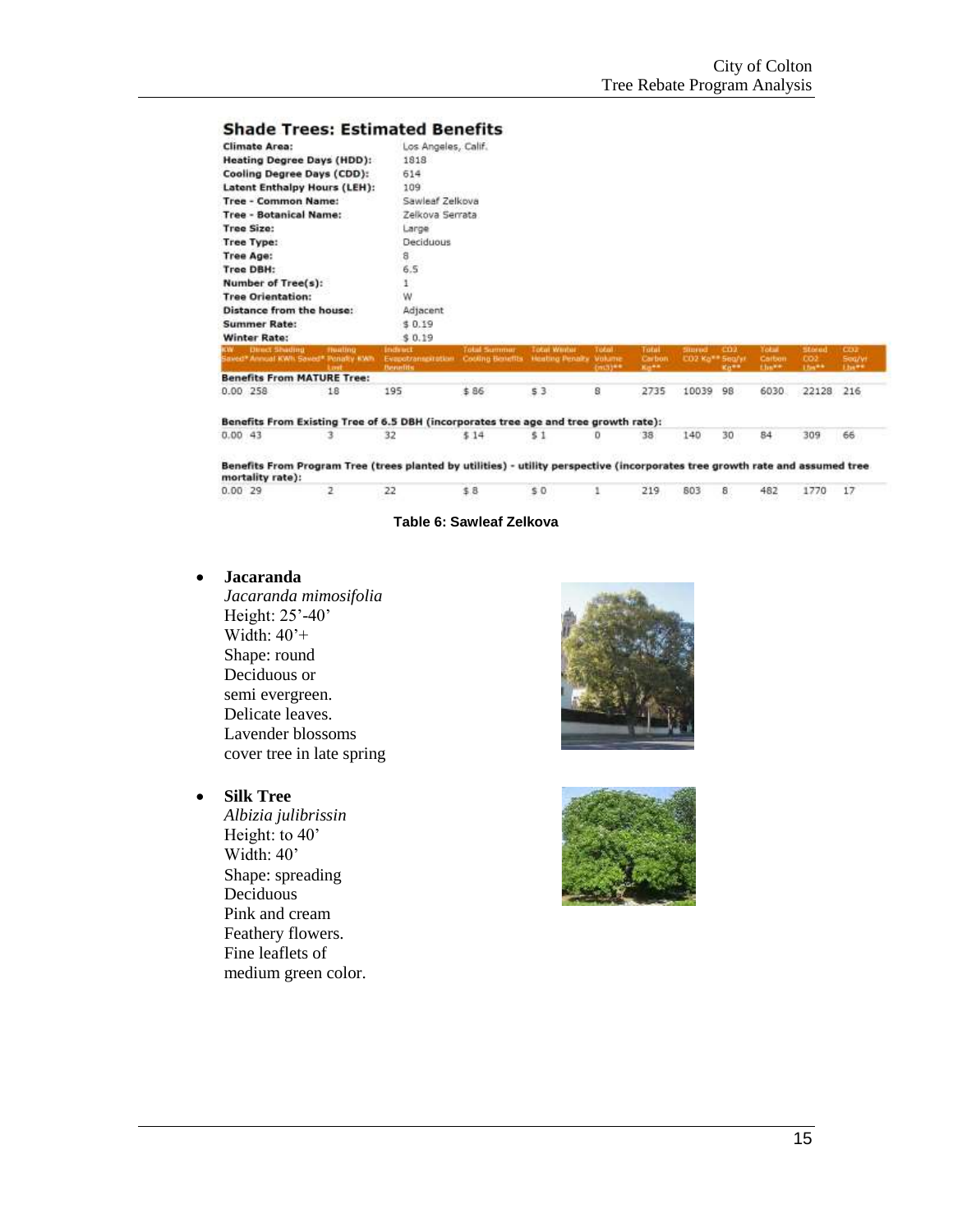**Trumpet Tree**

*Tabebuia avellanedae Tabebuia chrysotricva* Height: to 30' Width: 40' Shape: round Briefly deciduous *T. avellanedae* provides showy pink flowers, *T. chrysotricha* provides showy yellow flowers



#### **Large Sized Trees**

#### **Chinese Elm** *Ulmus parvifolia*

Height: 40'-60' Width: 50'-70' Shape: round Semi evergreen or Deciduous Arching form. Aggressive surface roots. Can become weedy.



See **Table 7** for of energy savings, capacity savings and carbon and CO<sub>2</sub> sequestration. (Shade Trees: Tree Benefits Estimator, 2015)

| <b>Climate Area:</b><br><b>Heating Degree Days (HDD):</b> |                                                                                                                               | Los Angeles, Calif. |                         |                        |                           |              |                 |               |                |                 |                 |
|-----------------------------------------------------------|-------------------------------------------------------------------------------------------------------------------------------|---------------------|-------------------------|------------------------|---------------------------|--------------|-----------------|---------------|----------------|-----------------|-----------------|
|                                                           |                                                                                                                               | 1818                |                         |                        |                           |              |                 |               |                |                 |                 |
|                                                           |                                                                                                                               |                     |                         |                        |                           |              |                 |               |                |                 |                 |
|                                                           | Cooling Degree Days (CDD):                                                                                                    | 614                 |                         |                        |                           |              |                 |               |                |                 |                 |
|                                                           | <b>Latent Enthalpy Hours (LEH):</b>                                                                                           | 109                 |                         |                        |                           |              |                 |               |                |                 |                 |
| <b>Tree - Common Name:</b>                                |                                                                                                                               | Chinese Elm         |                         |                        |                           |              |                 |               |                |                 |                 |
| <b>Tree - Botanical Name:</b>                             |                                                                                                                               | Ulmus Parviofolia   |                         |                        |                           |              |                 |               |                |                 |                 |
| <b>Tree Size:</b>                                         |                                                                                                                               | Medium              |                         |                        |                           |              |                 |               |                |                 |                 |
| <b>Tree Type:</b>                                         |                                                                                                                               | Deciduous           |                         |                        |                           |              |                 |               |                |                 |                 |
| <b>Tree Age:</b>                                          |                                                                                                                               | y.                  |                         |                        |                           |              |                 |               |                |                 |                 |
| Tree DBH:                                                 |                                                                                                                               | 6.0                 |                         |                        |                           |              |                 |               |                |                 |                 |
| Number of Tree(s):                                        |                                                                                                                               | 1                   |                         |                        |                           |              |                 |               |                |                 |                 |
| <b>Tree Orientation:</b>                                  |                                                                                                                               | W                   |                         |                        |                           |              |                 |               |                |                 |                 |
|                                                           | Distance from the house:                                                                                                      | Adjacent            |                         |                        |                           |              |                 |               |                |                 |                 |
| <b>Summer Rate:</b>                                       |                                                                                                                               | \$0.19              |                         |                        |                           |              |                 |               |                |                 |                 |
| <b>Winter Rate:</b>                                       |                                                                                                                               | \$0.19              |                         |                        |                           |              |                 |               |                |                 |                 |
|                                                           |                                                                                                                               | indenct.            | <b>Jokat Summer</b>     | <b>Tadail Winder</b>   | <b>Total</b>              | Total.       | <b>Stornd</b>   | EXIST.        | <b>Tertail</b> | Stored          | CD <sub>3</sub> |
| <b>Olmet Shuding</b>                                      | <b>Hearton</b><br>laved <sup>®</sup> Annual KWh Saved® Penalty KWh                                                            | Evapotranspiration. | <b>Cooling Bunefits</b> | Heating Penalty Volume |                           | Carboo       | CO2 Ku** Seq/yr |               | Carbon         | CO <sub>2</sub> | <b>Bearyr.</b>  |
|                                                           | Lost<br><b>Benefits From MATURE Tree:</b>                                                                                     | Benefits            |                         |                        | Emain*<br><b>CARL FOR</b> | <b>SEGRA</b> |                 | <b>Rollin</b> | the**          | Abs**           | (be**)          |
|                                                           | 14                                                                                                                            | 154                 | \$68                    | \$3                    | 6                         | 1895         | 6954            | 113           | 4177           | 15328           | 248             |
|                                                           | Benefits From Existing Tree of 6.0 DBH (incorporates tree age and tree growth rate):                                          |                     |                         |                        |                           |              |                 |               |                |                 |                 |
| 0.00.205<br>0.00.45                                       | 3                                                                                                                             | 34                  | \$15                    | 51                     | 0                         | 51           | 188             | 45            | 113            | 414             | 100             |
| mortality rate):                                          | Benefits From Program Tree (trees planted by utilities) - utility perspective (incorporates tree growth rate and assumed tree |                     |                         |                        |                           |              |                 |               |                |                 |                 |

**Table 7: Chinese Elm Benefits**